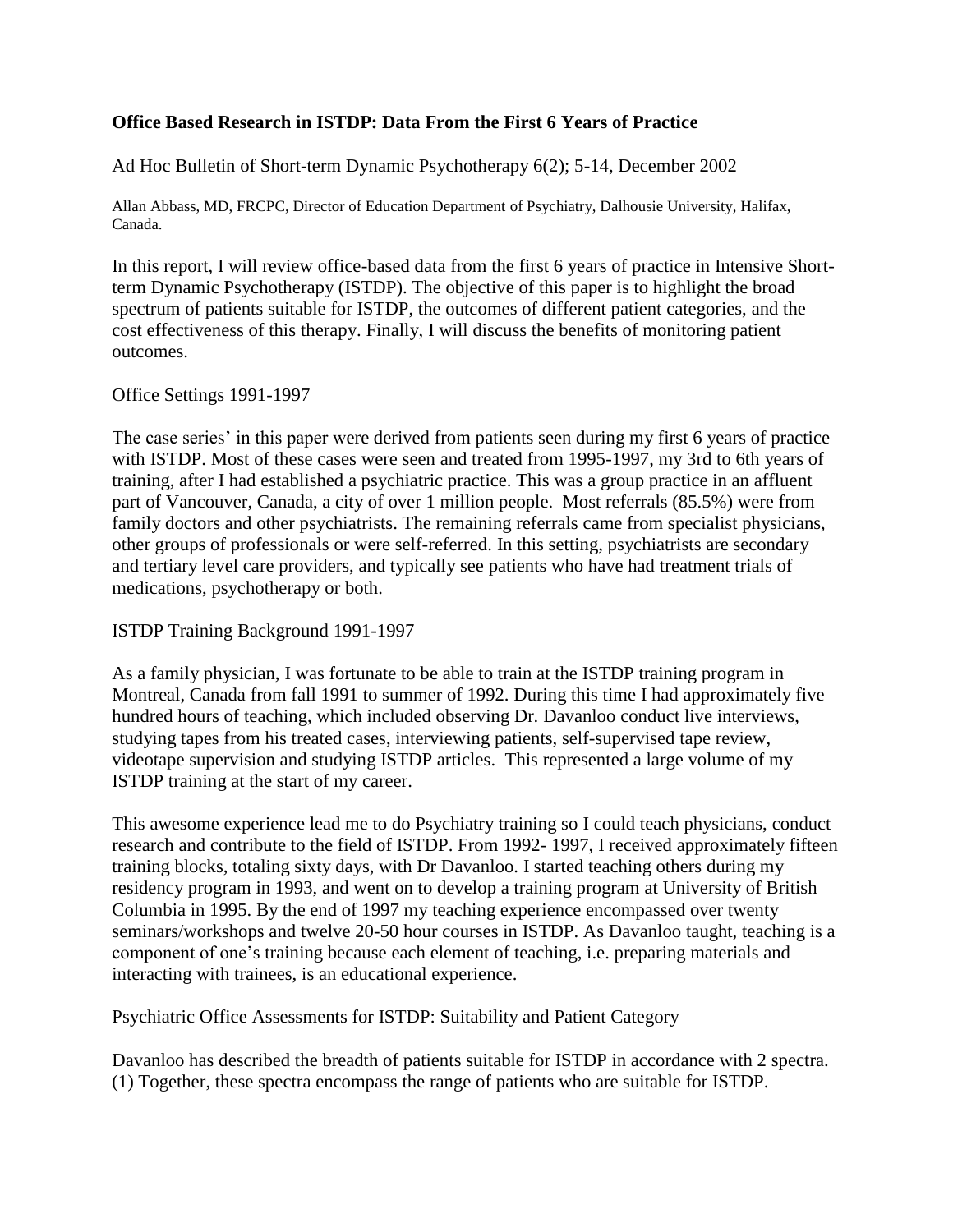The first spectrum is called the "Spectrum of Psychoneurotic Disorders"(SPN). Patients at the extreme left of this spectrum have only grief in the unconscious related to losses. There is an absence of rage, guilt about rage and self-destructiveness. At the extreme right of the spectrum, patients are highly resistant and complex, having suffered extensive trauma in the early phases of life. These patients have intense grief, primitive murderous rage and guilt in relation to loved ones, which results in a self -destructive system. As one moves from left to right between these 2 extremes, there is an increase in trauma, painful feelings, rage, guilt and subsequent resistances. (1)

The second spectrum is the "Spectrum of Patients With Fragile Character Structure" (SPFCS). This spectrum includes patients who experience cognitive and perceptual disruption when anxious. They have been heavily traumatized and have a lack of affectionate bonds to compensate for the trauma. Patients classified within this spectrum use a wide range of primitive defenses. This spectrum goes from mild to severe fragile character structure depending on how low the threshold is for cognitive and perceptual disruption. (1)

What are the rates of these patient categories in a psychiatric office? In an office sample of 342 consecutive consultations, 86.3% were candidates for a trial of ISTDP. The main contraindications included active substance dependence, organic brain syndrome, psychotic disorder and severe depression. Table 1 shows the sample and the classification of this population according to the 2 spectrums. The great majority (>80%) of patients were from the right side of SPD and from SPFCS. Very few (<5%) were low resistant or highly responsive. All but the 1% at the extreme left had some degree of unconscious rage and guilt about the rage.

| Category                           | N   | <b>Percent of Referrals</b> |
|------------------------------------|-----|-----------------------------|
| <b>Extreme Left</b>                |     | 0.9                         |
| Mid Left                           | 10  | 2.9                         |
| Mid Spectrum                       | 35  | 10.2                        |
| Mid Right                          | 102 | 29.8                        |
| Extreme Right                      | 61  | 17.8                        |
| Mild Moderate Fragile              | 64  | 18.7                        |
| Severe Fragile                     | 20  | 5.8                         |
| Contraindication                   | 47  | 13.7                        |
| Total Suitable For ISTDP Trial 295 |     | 86.3                        |

**Table 1: Categories of Candidates for Trial of ISTDP: N = 342 Consultations**

# **Analysis of a Treated Sample of 166 Patients**

166 of these 342 patients went on to have a trial of ISTDP within these first 6 years of practice. Their demographics and diagnostic categories are shown in Tables 2a and 2b. These numbers reveal a fairly impaired group, most of whom had more than one diagnosis.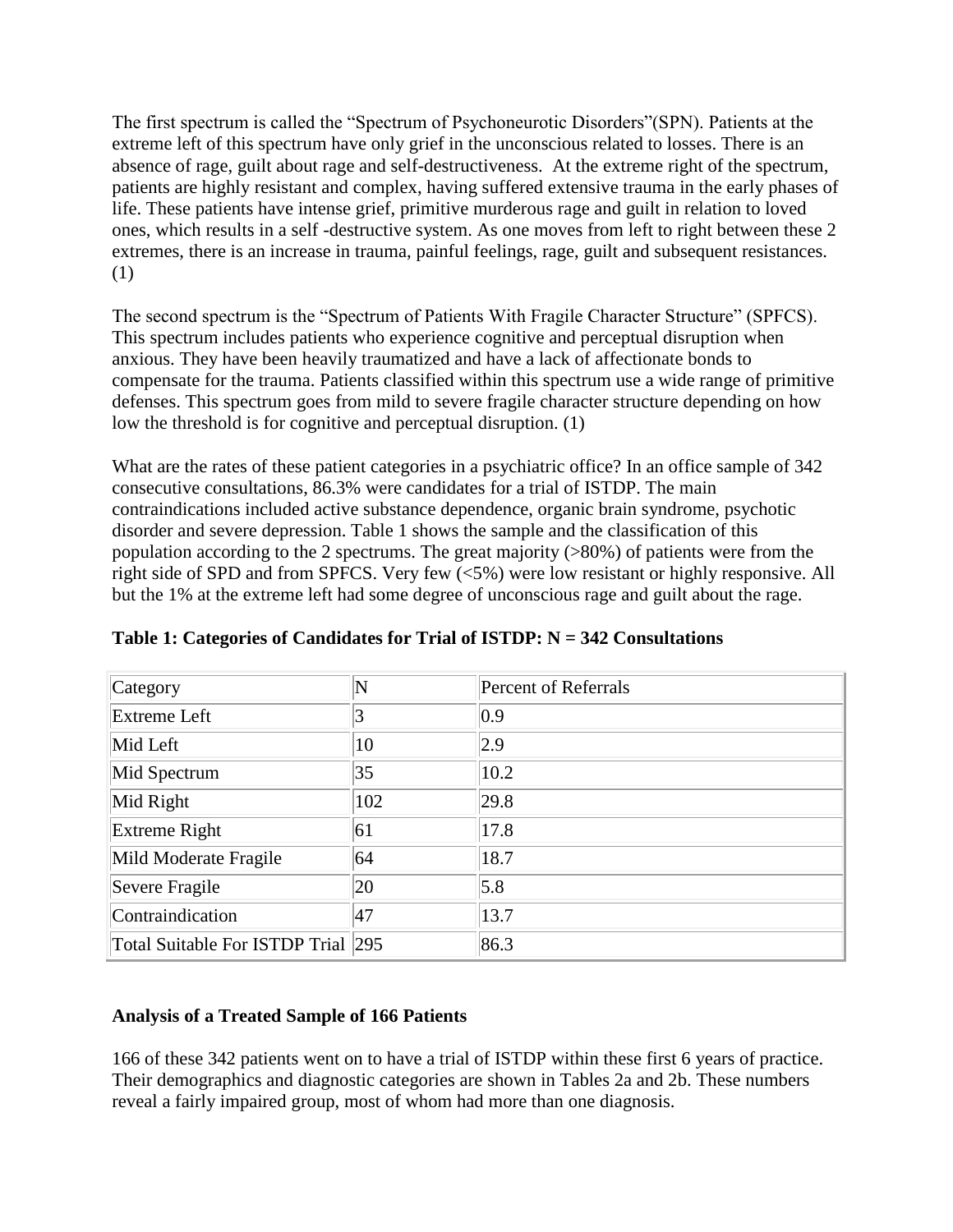#### **Table 2a. Description of Sample N=166**

| Mean Age                              | 37.8 years        |
|---------------------------------------|-------------------|
| Female/Male                           | 48% / 52%         |
| Referred on Psychotropic Medications  | 48.2%             |
| Duration of Continuous Medication Use | $23.3 \text{ mo}$ |
| Unemployed or Disabled                | 18.7%             |
| Duration of Unemployment/ Disability  | $26.1 \text{ mo}$ |

#### **Table 2b. DSM Diagnoses**

| Diagnosis on DSM IV/ IIIr             | Percent of 166<br><b>Referrals</b> |
|---------------------------------------|------------------------------------|
| Major Depressive Disorder             | 36.3%                              |
| <b>Generalized Anxiety Disorder</b>   | 31.5%                              |
| <b>Dysthymic Disorder</b>             | 31.5%                              |
| Panic Disorder                        | 31.5%                              |
| <b>Post Traumatic Stress Disorder</b> | 20.2%                              |
| Agoraphobia                           | 14.2%                              |
| <b>Eating Disorder</b>                | 10.1%                              |
| <b>Substance Dependence</b>           | 8.9%                               |
| Social Phobia                         | 8.9%                               |
| Dissociative Disorder                 | 8.3%                               |
| Obsessive Compulsive Disorder         | 4.7%                               |

The patient categories, occupational status, medication status and treatment responses are shown in Table 3. This sample had almost the identical composition of the total sample of 342 referred (Table 1), thus, we can consider it representative of the referral population. This sample was fairly impaired, with an 18.7% rate of unemployment and 48.2% rate of non-response to medications.

Progressing across the spectrum, there are increases in medication use, duration on medication, unemployment, and duration of unemployment. Hence, this data validates the concept of a spectrum of increasing disturbance and dysfunction.

One can see that the great majority (80%) of patients were highly resistant from the right side of the SPD and from the SPFCS. Conversely, very few patients were low resistant with ability to respond to interpretive therapies. This corroborates Davanloo's findings that the preponderance of patients seen are highly resistant and complex. It is for this reason Davanloo needed to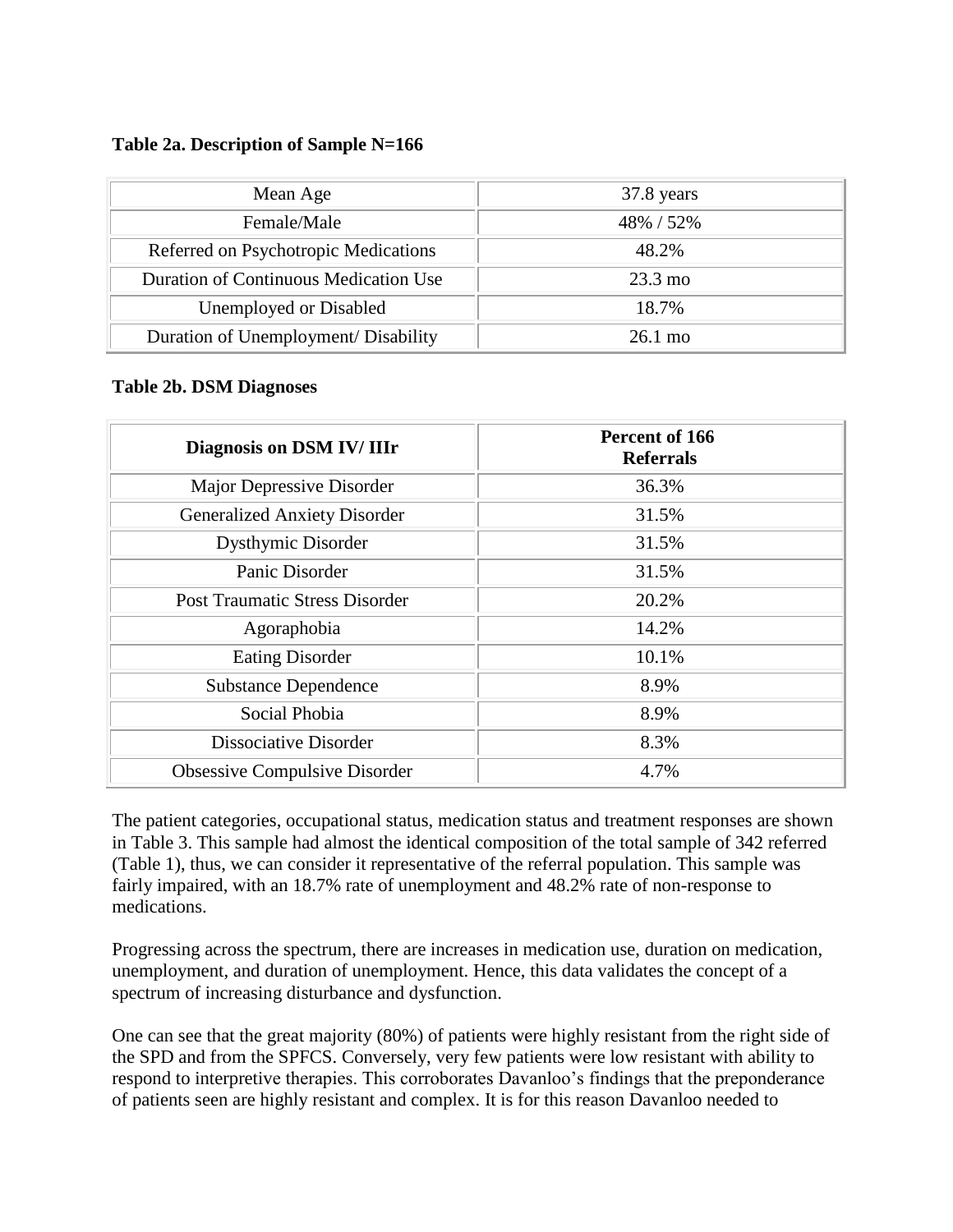develop his powerful system with the versatility of a preparatory phase for low anxiety tolerance patients (2, 3) and techniques to overcome the highest levels of character resistances (4, 5).

Davanloo's system of ISTDP must be considered the most powerful psychotherapeutic system in existence, if only considering the massive volume of patients treatable within this system.

| Specturm                      | Treated<br>Patient<br>$\%$ (N) | % On<br>Medication | Duration of<br>Medications<br>(mos) | % Off Work | <b>Duration Off</b><br>Work (mos) |
|-------------------------------|--------------------------------|--------------------|-------------------------------------|------------|-----------------------------------|
| Left Spectrum $\vert$ 2.4 (4) |                                | 25.9               | 12.0                                | 25.0       | 1.0                               |
| Mid Left                      | 5.4(9)                         | 44.4               | 13.3                                | 11.1       | 7.0                               |
| Mid                           | 12.1(20)                       | 45                 | 12.0                                | 15.0       | 1.7                               |
| Mid Right                     | 41.0(69)                       | 52.9               | 11.64                               | 11.8       | 5.6                               |
| Extreme Right $ 15.7 (26) $   |                                | 30.7               | 9.7                                 | 19.2       | 19.8                              |
| Fragile                       | 24.7(41)                       | 64.9               | 66.5                                | 37.8       | 48.6                              |
| <b>Total Sample</b>           | 100(166)                       | 48.2               | 23.3                                | 18.7       | 26.1                              |

**Table 3. Description of Sample by Patient Category**

# **Office Outcomes by Patient Category**

The outcomes of these 166 patients is summarized in Tables 4 a and b. The overall patient selfreport outcomes show robust improvements with clinical normalization and high statistical significance. There is relatively less dramatic improvement as one moves across the treatment spectrum. The same applies for the rate of response with no relapse: there is a decreasing rate of response as one goes across the spectrum.

The drop out rate was relatively low at 6.6%, considering these were the first 6 years in psychotherapy practice. These 11 dropouts appeared due to a lack of perception of improvement in 4 cases, increased anxiety in 3 cases and a move in one case. The other cases would appear to be a combination of misalliance and other factors. In my assessment, all these patients were either highly resistant from SPD or SPFCS. They had had a mean of 12.2 sessions before leaving therapy.

The non-response rate was also relatively low at 7.2%. With 6 patients, the resistance was beyond my, and our, capacity to manage. Two had major depression, and, they both responded to medication and a more cognitive format of STDP with benefits including return to work. A third had an agitated depression and was referred to me for hospital admission: ultimately he was admitted to hospital. Two were actively pursuing legal actions and were of mixed motivation to improve. One had a learning disorder. One was substance dependent taking an extremely high dose of sedative medication. In spite of these factors, I considered these patients as candidates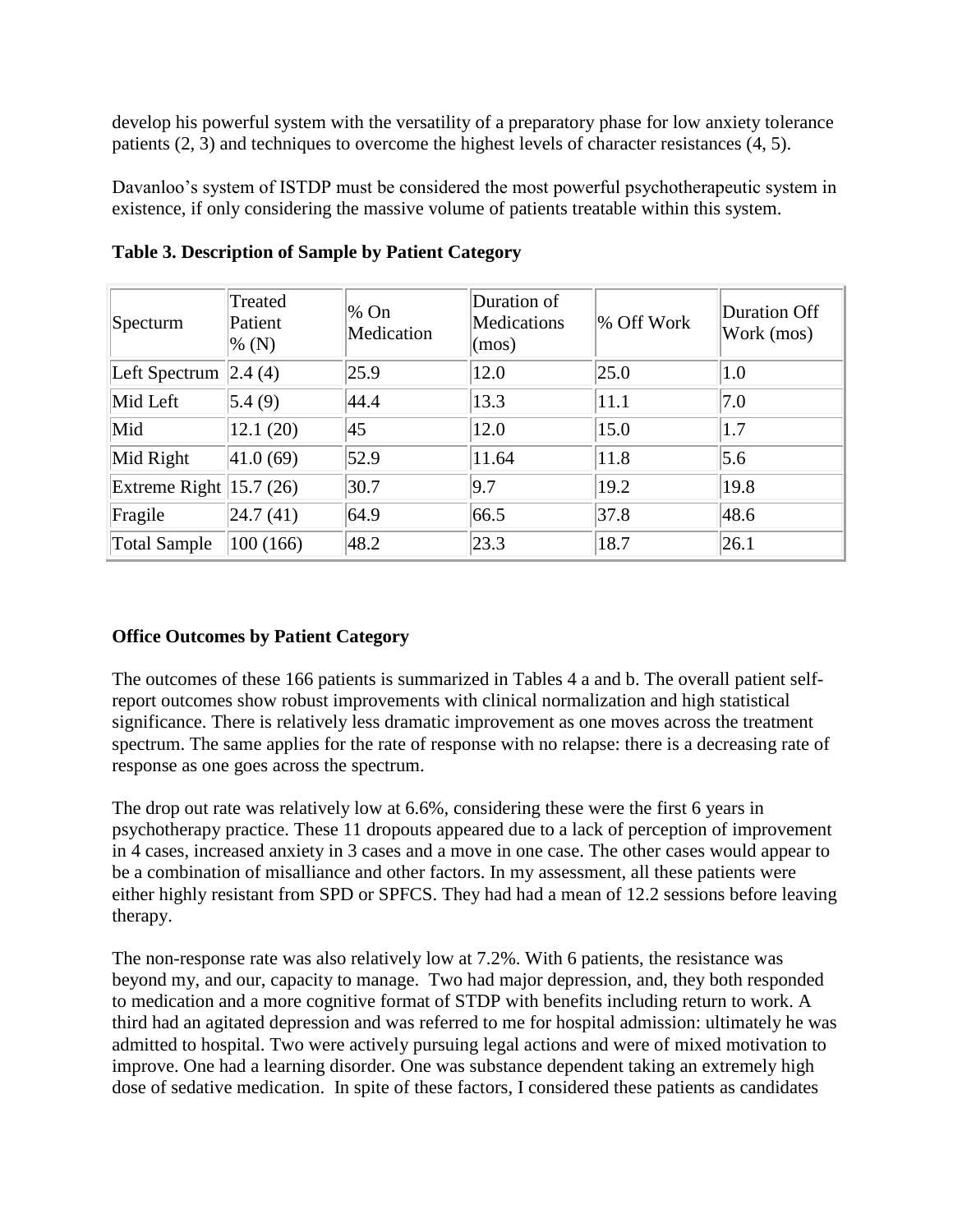for a trial of ISTDP: I suggest that the major reason treatment failed was due to my own technical short-comings. These efforts averaged 8.0 sessions.

The return rate was 6.6%, consisting of only highly resistant SPD and SPFCS patients. Six of these patients had major depression: they relapsed but to a lesser extent than the first time. Three patients had congenital neurological problems. One had schizoid personality disorder and a family history of schizophrenia. In 4 cases, it appears there were inadequate changes brought during the therapy process. In the others, it appears that improvements did not persist for other reasons. Two started medications, while 2 had medication adjustments. The average number of sessions was 34.7.

The overall rate of response without relapse or return in the following 1.75 years was 80.1%. Only 6 patients required starting of medications at any point.

| Spectrum                                                                                       | Left | Mid Left | Mid          | Mid Right    | Extreme<br>Right | Fragile      | Total<br>Sample |
|------------------------------------------------------------------------------------------------|------|----------|--------------|--------------|------------------|--------------|-----------------|
| Treatment<br>Length in<br>Complete<br>(Hours)                                                  | 1.0  | 2.7      | 7.9          | 14.7         | 13.5             | 40.4         | 16.9            |
| Symptoms<br>Normal at<br>Completion $(1)$<br>(% )                                              | 100  | 100      | 100          | 69.2         | 82.4             | 59.0         | 86.1            |
| Symptoms<br>Statistical<br>Improvement<br>$(t \text{ test}, p \text{ value})$                  |      |          | $\ast$ <.001 | ${<}10^{-8}$ | ${<}001$         | <.01         | $11^{-14}$      |
| Interpersonal<br>Problems<br>Normal at<br>Completion $(2)$<br>(% )                             | 100  | 100      | 100          | 70.0         | 85.7             | 45.5         | 64.7            |
| Interpersonal<br>Problems<br>Statistical<br>Improvement<br>$(t \text{ test}, p \text{ value})$ |      |          | $*<.01$      | < .001       | < .001           | $.12$ (n.s.) | $10^{-7}$       |

# **Table 4a. Outcomes by Place on Spectrum**

\* These data included the extreme left, mid left and mid spectrum patients in order to have a sample size of greater than 20 for analysis.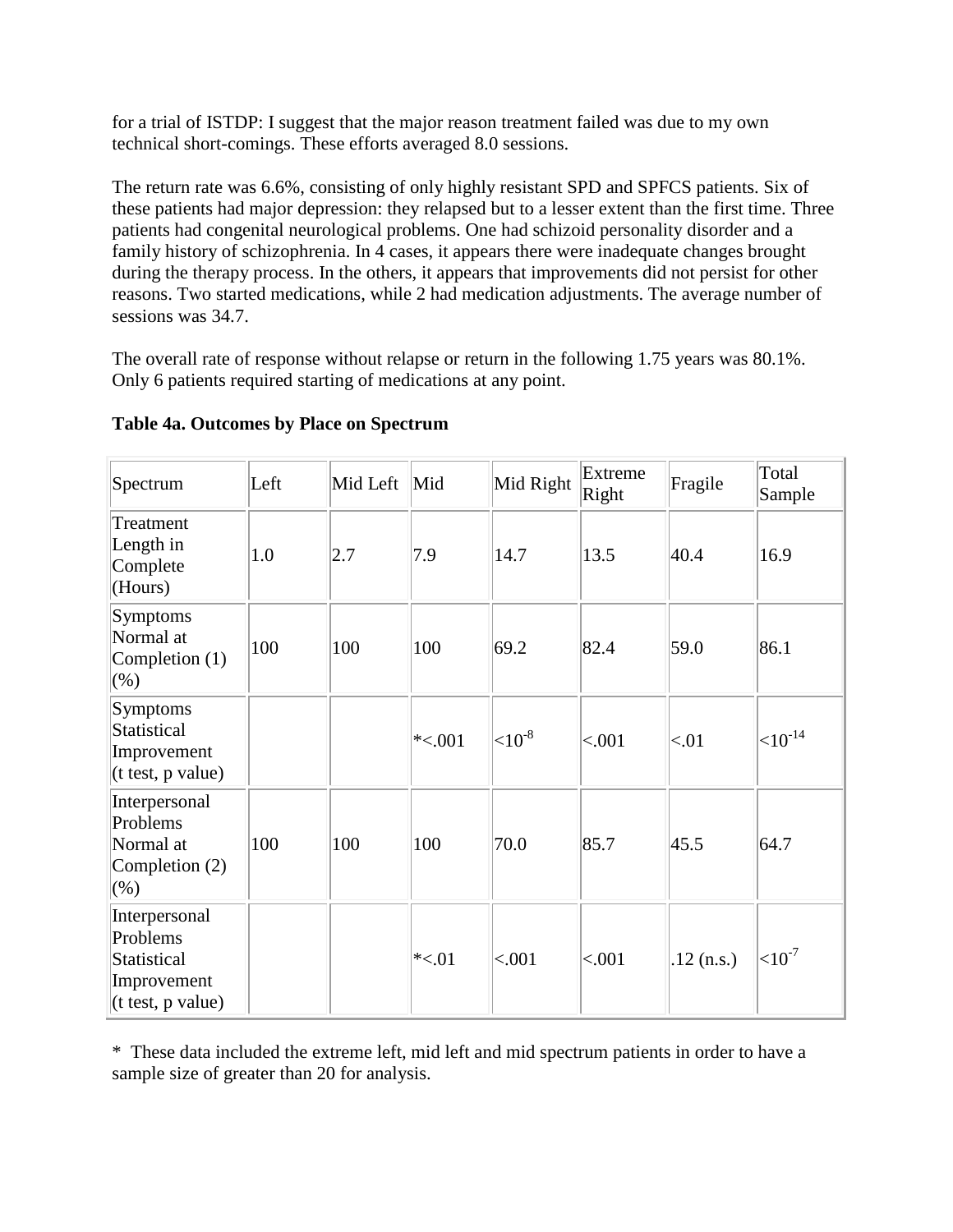- 1. Brief Symptom Inventory (BSI). Normal Cutoff=50
- 2. Inventory of Interpersonal Problems 64 (IIP). Normal Cutoff at 1 SD above normal mean

| Spectrum                          | Left           | Mid Left       | Mid            | Mid Right | Extreme<br>Right | Fragile | Total<br>Sample |
|-----------------------------------|----------------|----------------|----------------|-----------|------------------|---------|-----------------|
| <b>Return to Work</b><br>$(\% )$  | 100            | 100            | 100            | 100       | 80               | 64.2    | 80.6            |
| How long to RTW<br>(mos)          | $\mathbf{1}$   | $\mathbf{1}$   | $\mathbf{1}$   | 3.4       | 3                | 5.8     | 4.2             |
| Stopped all<br>Medications (%)    | 100            | 100            | 88.9           | 67.6      | 25               | 50      | 69              |
| How long to stop<br>medications   | 1              | 1.7            | 1.8            | 2.3       | 3.25             | 2.25    | 4.2             |
| Non response rate<br>$(\% )$      | $\overline{0}$ | $\overline{0}$ | $\overline{0}$ | 8.8       | 11.5             | 4.9     | 7.2             |
| Drop out $(\%)$                   | $\overline{0}$ | $\overline{0}$ | $\overline{0}$ | 5.9       | 11.5             | 9.8     | 6.6             |
| Relapse or return<br>rate $(\% )$ | $\overline{0}$ | $\overline{0}$ | $\overline{0}$ | 5.9       | 15.4             | 9.8     | 6.6             |
| Response with no<br>return $(\%)$ | 100            | 100            | 100            | 85.3      | 80.8             | 75.6    | 80.6            |

**Table 4b. Sample Outcomes by Place on Spectrum: Part 2**

How did patients do during the waiting period?

At the latter end of these 6 years of practice, patients were asked to complete outcome questionnaires before and after the waiting period. This served as a naturalistic control group. The average wait period for these 17 patients was 23.6 weeks. This was longer than the treatment period of 16.9 sessions in completers. This difference did not reach statistical significance with p  $=.24.$ 

None of the measures showed any significant changes during the wait period: all the mean ratings were in fact worse after the wait than they were before the wait. This may be a result of the bias introduced by only having measures for patients who waited for treatmentversus those who either improved spontaneously or sought other therapies during the wait period. Conversely, this suggests that the patients who waited for treatment were non-responders to treatments tried during the waiting period, thus, a more challenging to treat population. See Table 5 for details.

# **Table 5: Response to Wait List**

| Inventory of<br><b>Brief Symptom</b><br><i>Interpersonal</i><br>Inventory<br>Problems | <b>Beck Depression</b><br>Inventory | <b>Beck Anxiety</b><br>Inventory |
|---------------------------------------------------------------------------------------|-------------------------------------|----------------------------------|
|---------------------------------------------------------------------------------------|-------------------------------------|----------------------------------|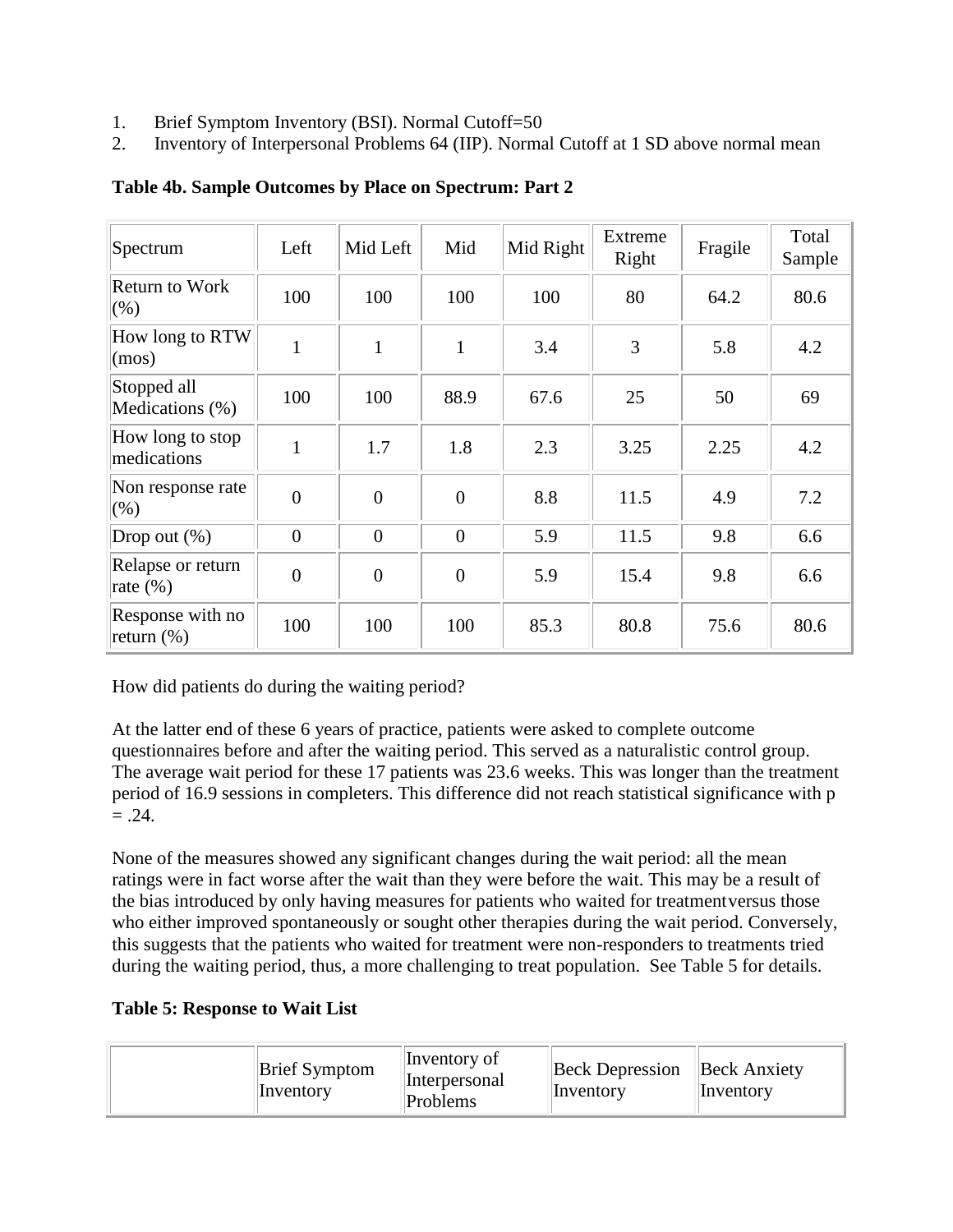| Number of<br>Ratings                | 17   |      |      |      |
|-------------------------------------|------|------|------|------|
| Pre Wait                            | 74   | 88.5 | 12.6 | 12.9 |
| Post Wait                           | 80.8 | 95.4 | 17.3 | 17.4 |
| Significance<br>$(t$ test, p value) | .95  | .82  | .53  | .75  |

This lack of improvement on wait list was replicated in a later office sample of 24 patients. In another systematic wait-list controlled study we are conducting, there are no significant improvements in wait periods averaging 10 weeks. (6)

This finding speaks to Davanloo and Malan's writings (7) that an optimal study design may be the wait-list controlled study. This design allows the improvement of symptoms to be more clearly attributable to the therapy versus the passage of time.

Did Unlocking the Unconscious Make a Difference in Outcomes?

Another way to examine this data is to ask whether "unlocking the unconscious" (8) has any impact on outcome measures. Available data was used to compare the therapist's view of treatment events with patient self-report outcomes and health outcomes data in follow-up. To answer this question, a series of 89 patients who had government-provided cost data (9) was broken down into the following three groups:

# **Group 1) Repeated Unlocking**

These patients had experienced repeated unlocking of the unconscious. These 57 patients had a mean of 16.3 sessions. 37 of these patients were highly resistant or fragile.

# **Group 2) Rise in CTF/ Partial Unlocking**

These patients had a rise in the complex transference feelings (CTF) with or without partial breakthroughs of feelings. These patients had no major unlocking of the unconscious. These 16 patients had a mean of 11.0 sessions. 13 of these 16 patients were highly resistant or fragile.

#### **Group 3) Low or No Rise In CTF**

This group had little or no rise in the complex transference feelings. With these patients the process was mostly cognitive, but did focus on the triangles of conflict and person. The main benefits of this approach would appear to be improved self-awareness and other non-specific benefits of therapy without actual emotional experience. These 16 patients had a mean of 15.1 sessions. All of these patients were highly resistant or fragile.

From Table 6a we see that each patient group reported significant symptomatic improvement. Only 50% of group 2 and 3 were able to return to work and less than half of them were able to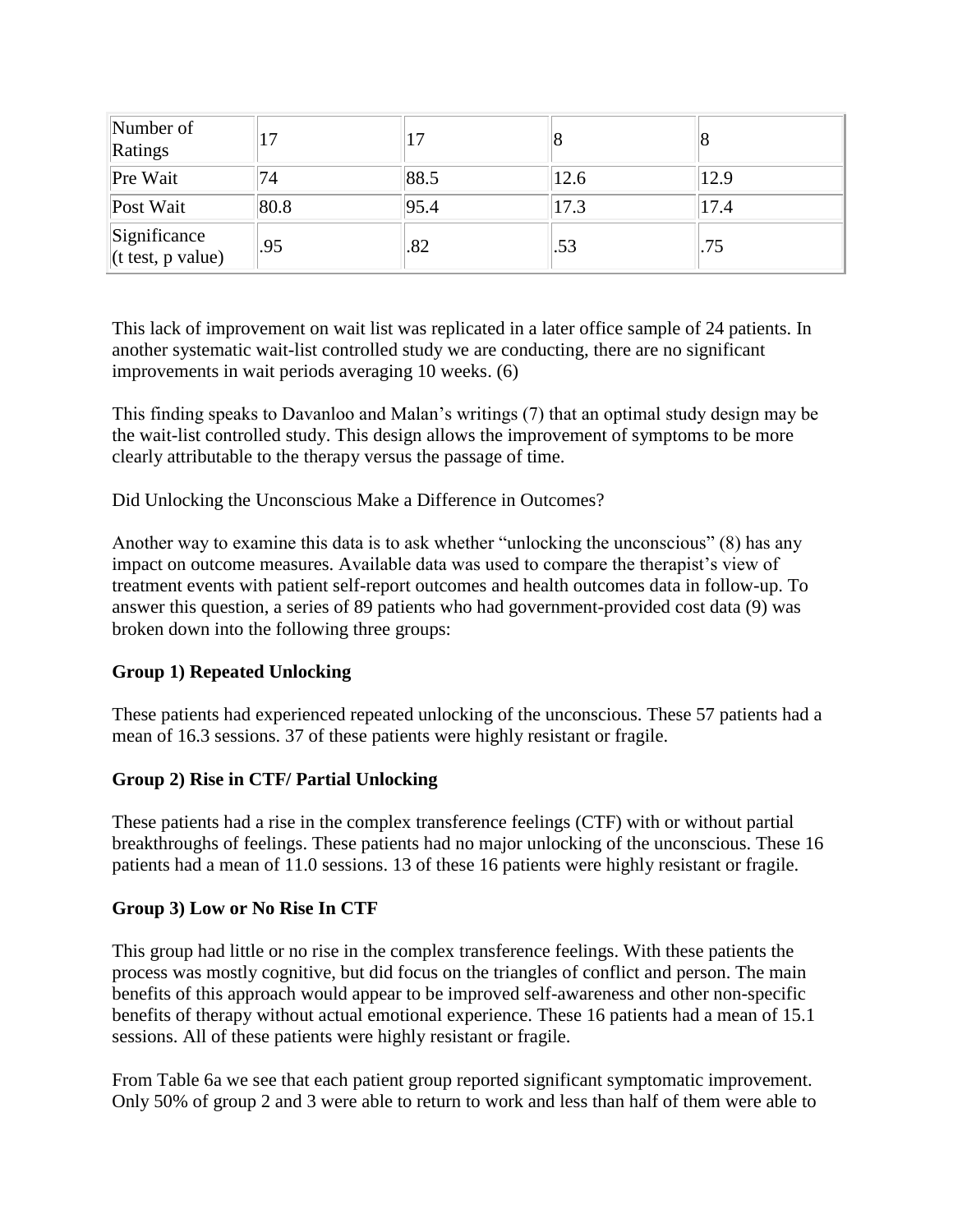stop all medications during the course of therapy. The overall magnitude of improvements, including functional improvements, favors group 1.

Table 6b shows all the groups had cost savings or were revenue neutral in each category. The overall cost offset data does indicate an advantage to the first group, but even the third group had substantial savings overall.

Regarding hospital days, group 3 was the biggest cost saver, having had a major reduction in hospital days per patient in the follow-up year. Group 3 had the highest rate of hospital days the ear before therapy compared to groups 1 and 2: this accounts for the major cost reduction the year after therapy.

These findings suggest therapeutic efforts were financially beneficial in each group, including the patients I felt were not deriving the specific benefits of emotional experience in ISTDP. These findings match the literature supporting the cost benefits of a range of psychotherapeutic modalities that may or may not focus on emotional experiences. (10)

|                                                                         | Group 1               | Group 2        | Group 3     |
|-------------------------------------------------------------------------|-----------------------|----------------|-------------|
|                                                                         | Unlockings            | Rise in CTF    | Low/No Rise |
| N                                                                       | 57                    | 16             | 16          |
| Symptoms Improved to Normal                                             | 56/57                 | 10/14          | 4/10        |
| $(BSI)$ $(N, p^*)$                                                      | $< 10^{\text{-}11}$   | < .0001        | ${<}01$     |
| <b>Interpersonal Problems</b><br>Improved to Normal (IIP) (N,<br>$ p^*$ | 44/49<br>${<}10^{-5}$ | 7/13<br>< 0.05 | 1/2<br>n/a  |
| <b>Return to Work</b>                                                   | 14/14                 | 2/3            | 2/5         |
| (N, %)                                                                  | 100%                  | 67%            | 40%         |
| Time to Return to Work<br>(months)                                      | 3.1                   | 1.4            | 2.2         |
| Stopped all Medications                                                 | 25/27                 | 4/5            | 2/11        |
| (N, %)                                                                  | 92.6%                 | 80%            | 18.2%       |
| Time to Stop Medications<br>$\text{(months)}$                           | 2.4                   | 1.7            | 1.5         |

|  |  |  | Table 6a: Outcome by Therapy Events: Self Reports and Functional Improvements: N=89 |  |
|--|--|--|-------------------------------------------------------------------------------------|--|
|  |  |  |                                                                                     |  |

\* P values are 2 tailed Students t tests of pre versus post therapy scores.

#### **Table 6b: Outcome by Therapy Events: Cost Data: N=89**

|                                    | Group $1$<br>Unlockings | Group 2 <br>Rise in CTF | Group $3$<br>Low/No Rise in<br>$\mathcal{T}F$ |
|------------------------------------|-------------------------|-------------------------|-----------------------------------------------|
| <b>Treatment Costs Per Patient</b> | 1793                    | 1210                    | 1661                                          |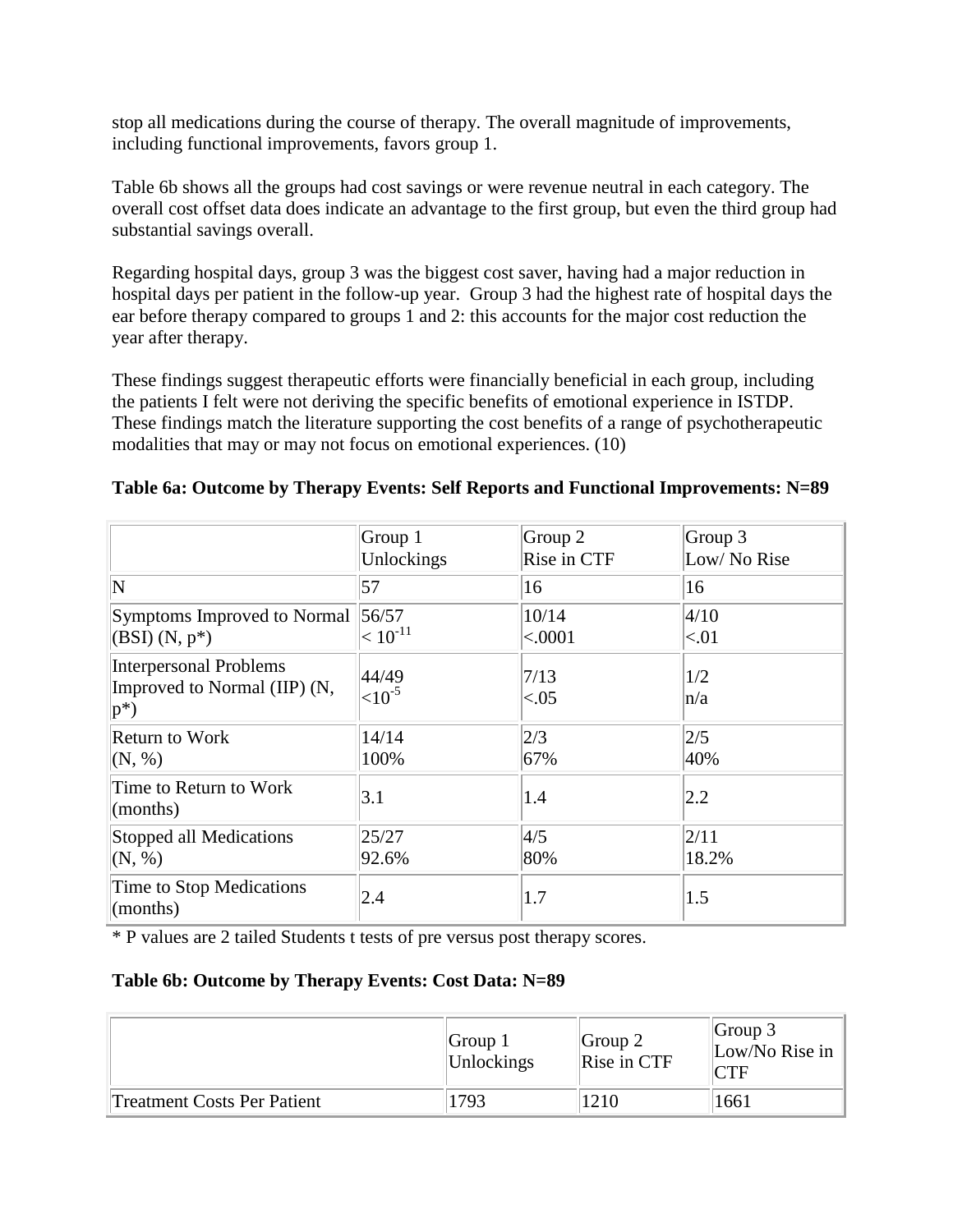| (Canadian Dollars                                                                     |      |      |      |
|---------------------------------------------------------------------------------------|------|------|------|
| Decrease in Physician Costs Per Patient 1<br>Year Later $(1)$                         | 236  | 36   | 67   |
| Decrease in Hospital Costs Per Patient 1<br>Year Later $(1)$                          | 195  |      | 1450 |
| Decrease in Direct Disability Costs Per<br>Patient 1 Year Later (2)                   | 2657 | 256  | 1655 |
| Decrease in Medication Costs Per Patient 1<br>Year Later $(2)$                        | 2565 | 1791 | 465  |
| Net Cost Offset Per Patient by 1 Year After<br>Therapy (Saving Minus Treatment Costs) | 3860 | 873  | 1986 |

1 Provided as aggregate groups of data by the Ministry of Health, British Columbia, Canada 2 Figures provided by Shoppers Drug Mart, Halifax, Canada

# **Other Observations: Reduction in Self Harm**

Through out the treatment of this sample and samples since, I have been struck by how rapidly self harm behaviors stop. First, there were almost no (less than 5) emergency visits by any patient after starting the therapy. Second, only 1 patient required an admission to hospital during the course of therapy. Finally, I am not aware of a single suicide among any patient who had a trial of therapy in this time period and since then. This supports the contention that efforts to engage a patient and know him/her in depth, instills hope and motivation, and reduces selfdestructiveness. This appears the case even when one is learning technique and trying to apply it. ISTDP is a very safe treatment because it trains a therapist how to monitor patients and to help them to battle self-destructiveness.

# **Discussion and Conclusion**

Data from this early training sample suggest ISTDP is clinically effective, cost-effective and well tolerated. The findings corroborate Davanloo's concept of 2 treatment spectra. This data highlights the extreme breadth of patients who are candidates for a trial of ISTDP: no known therapy approaches this magnitude of applicability. Finally, it suggests that a trainee can use this approach and accrue benefits with the broad range of patients.

Low drop out rates suggest that the therapy was well tolerated, even when not effective in some cases. This does not match the experience of some of my colleagues who experience high drop out rates when starting to do ISTDP. I believe the early exposure to a bulk of training reduced the drop-out rate. The main problem leading to my and my colleagues drop outs appeared to be premature challenge and secondary misalliance. This will be the topic of a later paper.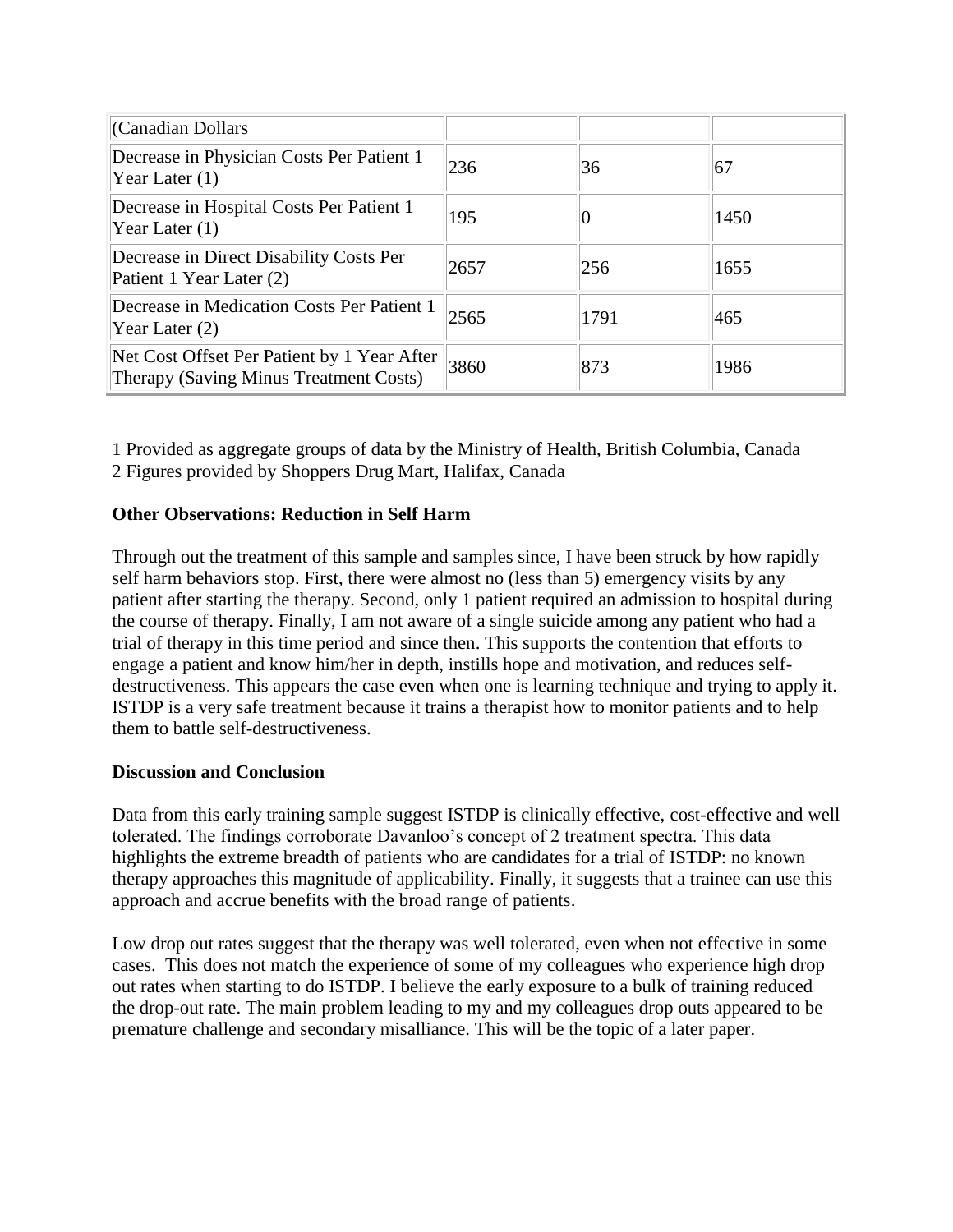A moderate amount of training allowed a beneficial treatment response, despite the fact that most patients were highly resistant. This response was reflected in every dimension assessed, including patient self-reports and health costs analysis.

The cost benefits revealed in this study are striking. Hospital, physician cost and disability cost savings more than offset the cost of therapy. Very few patients appeared to need medications when therapy was started, and most stopped all medications rapidly. One could argue that some of these patients improved because they were relieved of medication side effects! In our country, there appears to be significant over-prescribing, and this is reflected in this data.

This study allows us to discuss the benefits of having an office database. First, a database allows one to examine how patients are doing in therapy as a whole. Second, one could use this database to estimate how long therapy will be, and how likely therapy is to be helpful. This is useful information for patients or third party payers who will be paying for therapy. Finally, in this era of quality assurance and accountability, one could use this database to demonstrate the costs and benefits of one's work. Inevitably, from my review of ISTDP, this should lead to training program development and funding of research projects.

# Acknowledgments:

This paper is dedicated to Dr Davanloo, who has so enriched the field with his research and teaching. This work is supported by Dalhousie University and the Nova Scotia Department of Health. Thanks to Jennifer Haynes for reviewing this manuscript.

#### References

- 1. Davanloo, H. (1995). "Intensive short-term dynamic psychotherapy: Spectrum of psychoneurotic disorders." International Journal of Short-Term Psychotherapy 10: 121- 155.
- 2. Davanloo, H. (1990). The technique of unlocking the unconscious in patients suffering from functional disorders. Part I. Restructuring ego's defenses. Unlocking the unconscious. H. Davanloo. Chichester, England, John Wiley & Sons: 283-306.
- 3. Whittemore, J. (1996). "Paving the royal road: An overview of conceptual and technical features in the graded format of Davanloo's intensive short-term dynamic psychotherapy." International Journal of Short-Term Psychotherapy 11: 21-39.
- 4. Davanloo, H. (1986). "Intensive short-term dynamic psychotherapy with highly resistant patients. I. Handling resistance." International Journal of Short-Term Psychotherapy 1(2): 107-133.
- 5. Davanloo, H. (1986). "Intensive short-term dynamic psychotherapy with highly resistant patients. II. The course of an interview after initial breakthrough." International Journal of Short-Term Psychotherapy 1(4): 239-255.
- 6. Abbass, A (2000) " A Multicentre Controlled Trial of Short-term Dynamic Psychotherapy in Patients With Personality Disorders. Proceedings of the Canadian Psychiatric Association Annual meeting, Victoria BC, November 2000
- 7. Malan D. "The Most Important Development Since the Discovery of the Unconscious" in Short-term dynamic psychotherapy. Davanloo, H. (1980). New York, Jason Aronson.